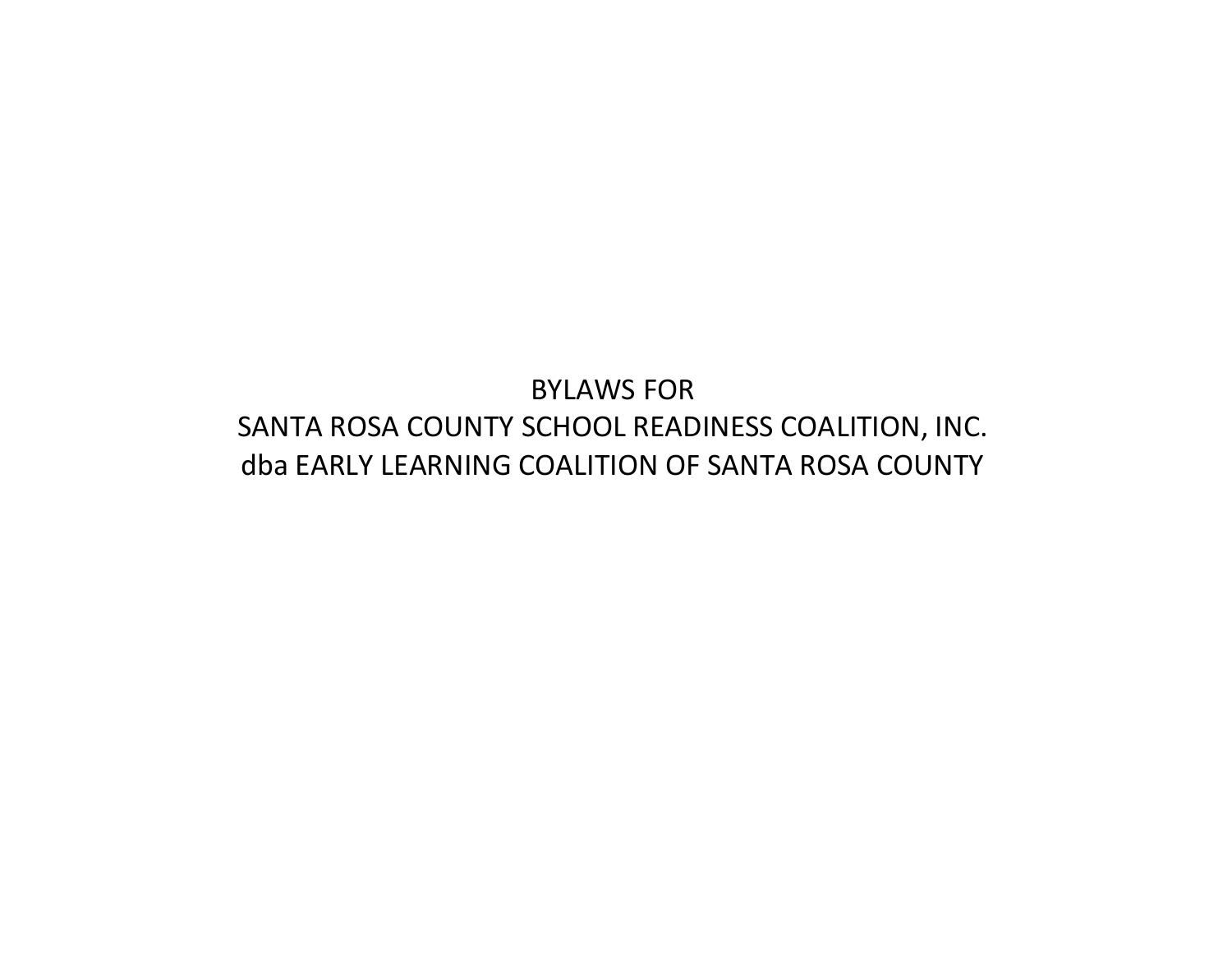# **ARTICLE I NAME, AUTHORIZATION, LOCATION**

- 1.1 NAME: The name of the organization shall be the Santa Rosa County School Readiness Coalition, Inc. dba the Early Learning Coalition of Santa Rosa County hereinafter referred to as the Coalition. The Coalition may adopt one or more fictitious namesfor purposes of community awarenessifsuch names are duly registered with the State of Florida.
- 1.2 AUTHORITY: The Coalition is authorized by the provisions of Florida Statute and applicable rule.
- 1.3 LOCATION: The Coalition shall have offices within Santa Rosa County asthe members may determine or asthe operations of the organization may require.

# **ARTICLE II PURPOSE, INTENT AND RESPONSIBILITIES**

- 2.1 PURPOSE OF THE COALITION: The purpose of the Coalition shall be to carry out the duties and responsibilities invested and entrusted to the Coalition pursuant to the provisions of the School Readiness Program, Florida Statutes Chapter 1002, Part VI, as amended from time to time, and the Voluntary Prekindergarten Education Program, Florida Statutes, Chapter V, as amended from time to time in Santa Rosa County as authorized by Florida law. Collectively these programs shall be referred to as "early learning programs." The Coalition recognizes the primacy of parents as their children's first teachers and the importance of children entering the education system ready to learn and seeks to assist parents by providing opportunities for the at-risk birth-tokindergarten population to enhance their chances for educational success by participating in quality early learning programs that can better prepare the children for school. The purpose is also to operate as a non-profit provider of programs including, but not limited to, programs funded through any federal, state, or private programs, which promote the school readiness of children ages birth through age 12.
- 2.2 INTENT OF THE COALITION: The Coalition recognizes that early learning programs increase children's chances of achieving future educational success and becoming productive members of society; therefore, the Coalition subscribes to the following:
	- 2.2.1 It is the intent of the Coalition that early learning programs: be developmentally appropriate and research based, involve parents as their child's first teacher, provide preventative measures for children at risk of future school failure,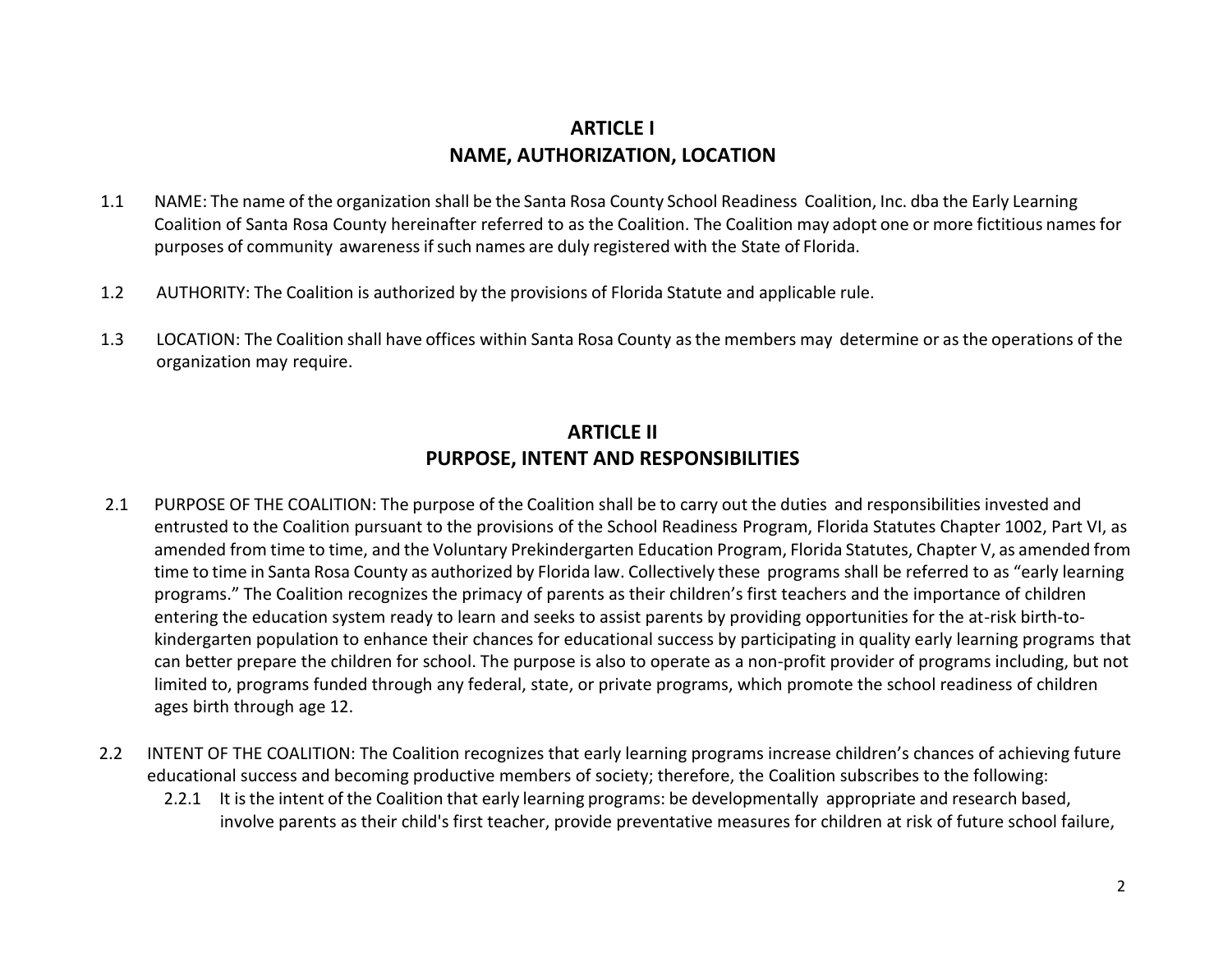enhance the educational readiness of eligible children, and support family education. Each program shall provide the elements necessary to prepare at risk children for school including health screening and referral and an appropriate educational program.

- 2.2.2 It is the intent of the Coalition that school readiness programs shall operate on a full day, year-round basis to the maximum extent possible to enable parents to work and become financially self-sufficient. Private and Public Voluntary Pre- kindergarten programs shall be offered according to Florida Statute.
- 2.2.3 It isthe intent of the Coalition that early learning programs shall not exist as isolated programs but shall build upon existing services and work in cooperation with other programs for young children, and that programs shall be coordinated with integrated funding to achieve full effectiveness. Furthermore, the Coalition shall not co-mingle systems relating to school readiness and voluntary pre- kindergarten. The voting members of the Coalition shall make decisions that are specifically related to each program area.
- 2.2.4 It is the intent of the Coalition that the early learning programs coordinate and operate in conjunction with the district school system. It is also the intent of the Coalition that early learning programs not be construed as part of the system of free public schools but rather as a separate program for children under the age of kindergarten eligibility, funded separately from the system of free public schools, utilizing a mandatory sliding fee scale for school readiness services provided to low income and otherwise eligible children, and providing an integrated and seamless system of early learning services for the state's birth-to-kindergartenpopulation.
- 2.3 RESPONSIBILITIES OF THE COALITION: The Coalition shall develop and oversee a plan for implementing early learning programs that meets the requirements of applicable Florida statutes and the performance standards and outcome measures established by the State. The plan must include a written description of the Coalition's effort to meet the educational goal of readiness to start school, including all provisions required by statute, exercising all authorities not otherwise reserved in statute. Prior to implementation of any programs, the Coalition shall submit the plan to the Division of Early Learning for approval. The plan shall be reviewed as needed and shall be revised upon approval of the Coalition. The bylaws are a part of the Coalition's plan and any amendments to them constitute an amendment to the plan.

#### **ARTICLE III MEMBERSHIP**

3.1 NUMBER OF MEMBERS: The Coalition shall have at least 15 but not more than 30 members. The Governor of the State of Florida shall appoint the Chairperson and two other members of each early learning coalition, who must meet the same qualifications as private-sector business members appointed by the Coalition asrequired by Florida Statute. All members,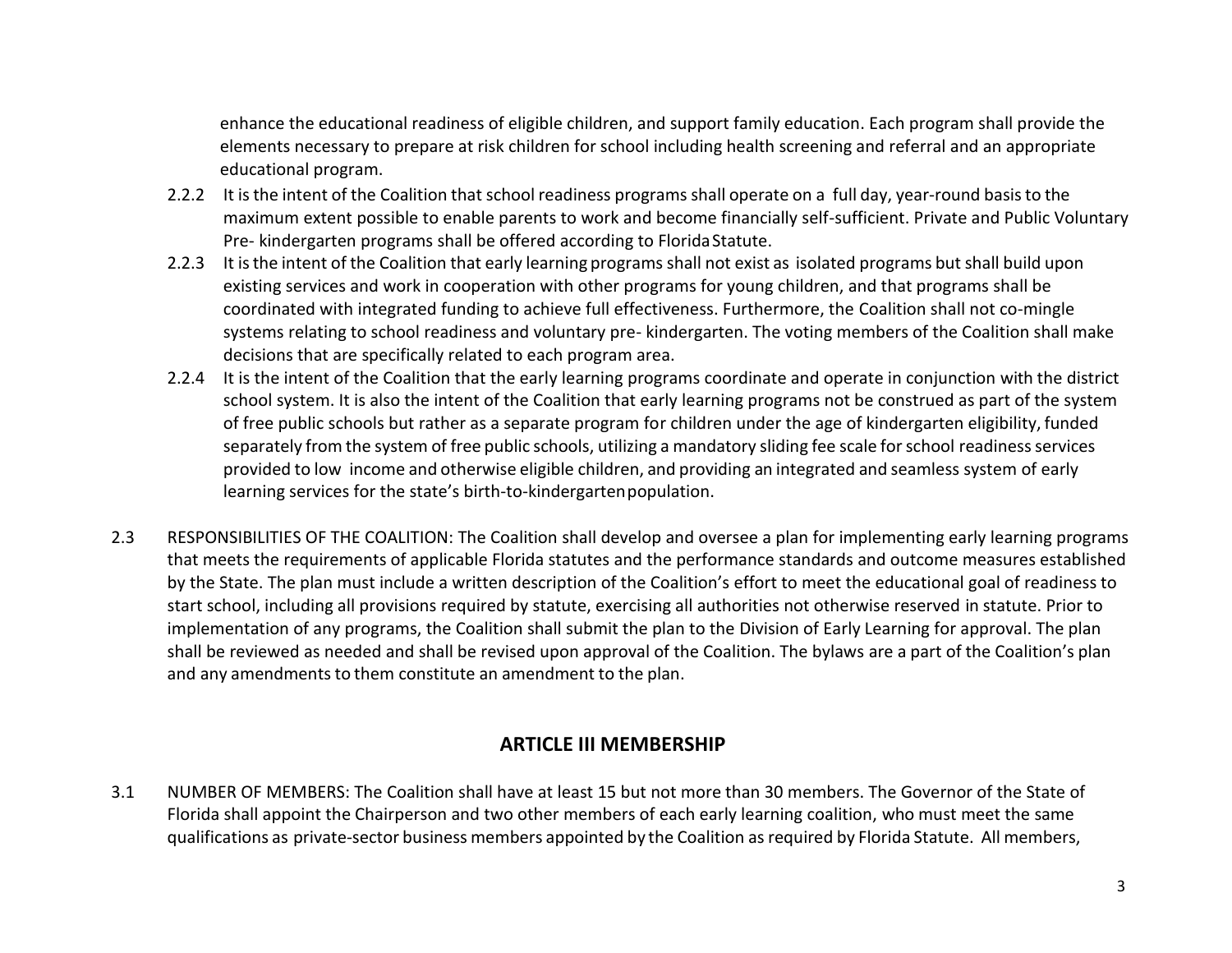except Advisory Members, shall be voting members. If members of the board are found to be nonparticipating according to the Coalition bylaws, Sections 3.6.3 and 3.6.4, the Coalition may request an alternate designee who meets the same qualifications or membership requirements of the nonparticipating member.

- 3.2 MANDATED MEMBERS: Mandated members shall serve continuously while in their respective positions. A member who no longer serves in the mandated position shall notify the Chairperson in writing and that seat shall remain vacant until a replacement is named by the respective organization. Mandated members are as follows:
	- 3.2.1 Department of Children and Familiesregional administrator or his/her permanent designee who is authorized to make decisions on behalf of the department
	- 3.2.2 A local workforce development board executive or director or his or her permanent designee
	- 3.2.3 A county Health Department director or his or her designee
	- 3.2.4 A Children's Services Council or Juvenile Welfare board chair or executive director, if applicable; Not applicable in Santa Rosa County
	- 3.2.5 An agency head of a local licensing agency as defined in s. 402-302, if applicable; Not applicable in Santa Rosa County
	- 3.2.6 A president of a Florida College System institution or his/her permanent designee
	- 3.2.7 A district superintendent of schools or his or her designee who is authorized to make decisions on behalf of the district
	- 3.2.8 A Department of Children and Families child care regulation representative
	- 3.2.9 A Head Start director
- 3.3 REPRESENTATIVE MEMBERS: Terms for these members shall be in accordance with Section 3.6.
	- 3.3.1 A representative of private for-profit child care providers, including private for-profit family day care homes. A qualified candidate shall be defined as an administrator, owner, director, or management level staff member of a center or home serving Coalition-funded children. Qualified candidates interested in serving shall submit a letter of interest with a resume within the timeframe established by the Coalition. Candidate credentials shall be reviewed by the Executive Committee. Following said review, a recommendation shall be made to the Coalition for consideration and a vote.
	- 3.3.2 A representative of faith-based child care providers. A qualified candidate shall be defined as an administrator, director or management level staff member of a center serving Coalition-funded children. Qualified candidates interested in serving shall submit a letter of interest with a resume within the timeframe established by the Coalition. Candidate credentials shall be reviewed by the Executive Committee. Following said review, a recommendation shall be made to the Coalition for consideration and a vote.
	- 3.3.3 A representative of programsfor children with disabilities under the federal Individuals with Disabilities Education Act. Qualified candidates interested in serving shall submit a letter of interest with a resume within the timeframe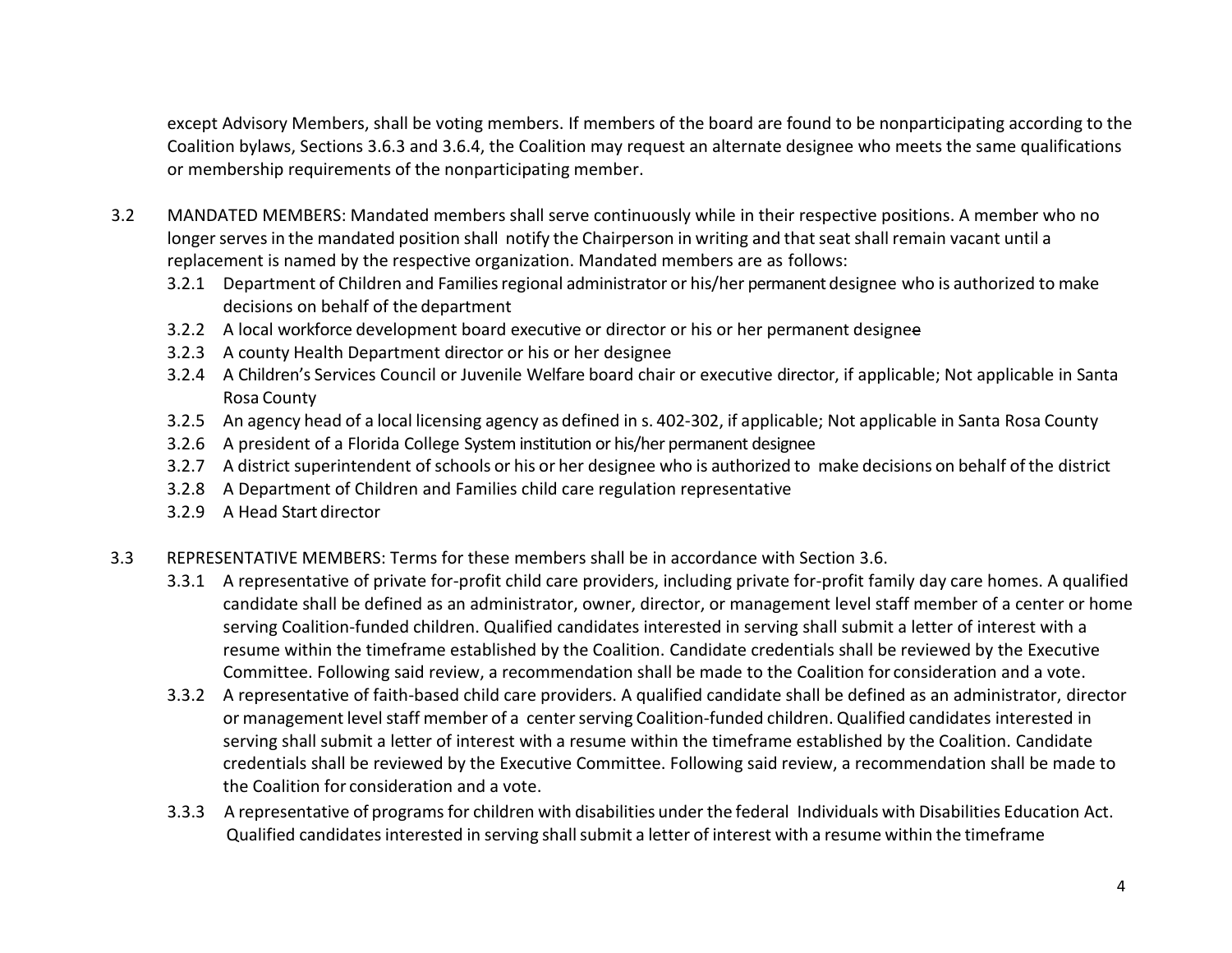established by the Coalition. Candidate credentials shall be reviewed by the Executive Committee. Following said review, a recommendation shall be made to the Coalition for consideration and a vote.

- 3.4 GUBERNATORIAL APPOINTED MEMBERS AND LOCALLY APPOINTED MEMBERS: Terms for these members shall be in accordance with Section 3.6.
	- 3.4.1 The Chair and two other members appointed by the Governor of the State of Florida. These members must each meet the qualifications of a private sector business member under Section 3.4.3 and shall be referred to as gubernatorial appointees. In the absence of a gubernatorial appointed Chair, the Commissioner of Education may appoint an interim chair from the current membership of the board of the Coalition.
	- 3.4.2 One member appointed by a board of county commissioners or the governing board of a municipality. Qualified candidates are appointed at the discretion of the board of county commissioners or the governing board of municipality. This member shall be referred to as a local appointee.
	- 3.4.3 The Coalition may appoint additional private sector business members, either for-profit or nonprofit, who do not have, and none of their relatives has (as defined in s.112.3143) a substantial financial interest in the design or delivery of the Voluntary Prekindergarten Education Program or the School Readiness Program. To meet this requirement, the Coalition shall appoint additional members from a list of nominees. Candidate credentials shall be presented to and reviewed by the Executive Committee. Following said review, a recommendation shall be made to the Coalition for consideration and a vote. These members shall be referred to as local appointees. Private sector local appointees serving the Coalition must own or be employed by a business located or providing services in Santa Rosa County, Florida.
- 3.5 ADVISORY MEMBERS: Terms for these members shall be in accordance with Section 3.6. The Coalition may appoint optional members from each county served by the coalition. Advisory members are non-voting members and are not counted as part of the quorum and may include:
	- 3.5.1 A parent of a child or children served by the Coalition at the time the parent beginsthe term. Candidatesinterested in serving shall submit a letter of interest with a resume within the timeframe established by the Coalition. Candidate credentials shall be reviewed by the Executive Committee. Following said review, a recommendation shall be made to the Coalition for consideration and a vote.
- 3.6 MEMBERSHIP TERMS: Service on the Coalition requires a commitment of time including attending regularly scheduled coalition meetings, serving on a committee, and becoming educated about many aspects of early childhood development and school readiness issues.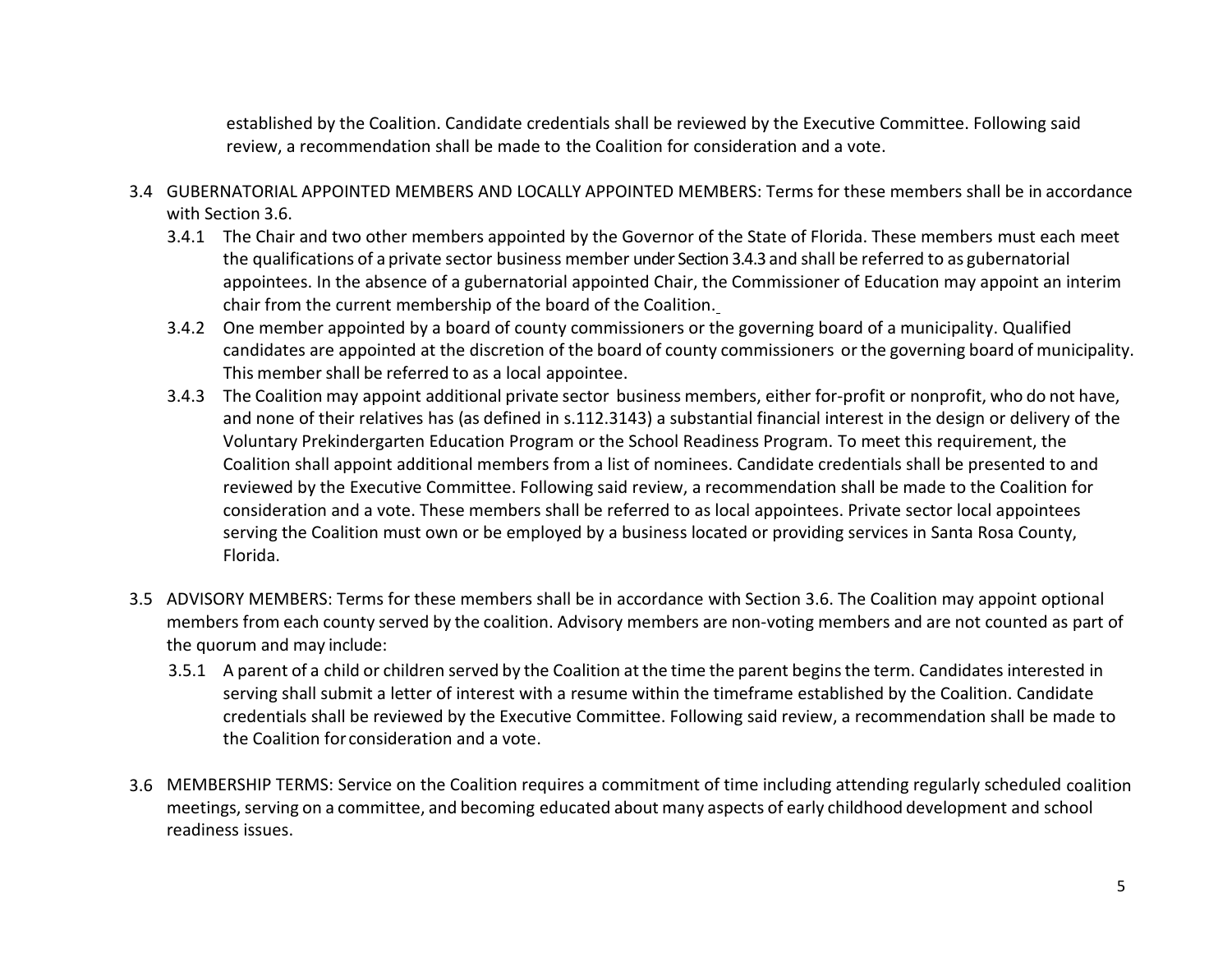- 3.6.1 The terms of all gubernatorial appointees will be set by the Governor. The terms of local appointees and representative members must be staggered and must be of a uniform length. Local appointees and representative members may serve a maximum of two consecutive four-year terms. When a vacancy occurs in a local appointee private sector position, the Coalition must publicly notice the vacancy. Vacancies occurring on the Coalition board prior to expiration of any term may be filled in the same manner asthe original appointment for the balance of the term. Members filling unexpired terms may serve only one additional four-year term except in cases where the term served was less than one year. If the term served was less than one year, then the member fulfilling the term will still be eligible to serve two additional four-year terms.
- 3.6.2 Any representative or local appointee member may be removed by two-thirds (2/3) vote of a quorum of the members whenever, in their judgment, the best interests of the Coalition would be served. The Chairperson, prior to the next Coalition meeting, shall give notice of removal in writing to the member.
- 3.6.3 Absences by representative, local appointee, and/or optional membersfrom three (3) consecutive meetings or four (4) meetings within a twelve-month period without due cause and notification to the Chairperson are equivalent to resignation from the Coalition.
- 3.6.4 Absences by mandated members from three (3) meetings within a twelve-month period without due cause and notification to the Chairperson may be notified by the Chairperson that their membership is not in good standing, and the agency representative or supervisor shall be asked to appoint a designee to serve in the current member's place. Absences by gubernatorial appointees from three (3) meetings within a twelve-month period without due cause and notification may be addressed through notification to the Governor's office regarding the absences so that new appointments may be made at the pleasure of the Governor.
- 3.6.5 Any member may resign by giving written notice to the Chairperson. Such resignation shall take effect at the time specified in the notice and the acceptance of such resignation shall not be necessary to make it effective. Any mandated member who wishes to resign shall appoint a designee to serve in his/her place.
- 3.6.6 Members will not receive any compensation for their services and are considered volunteers.
- 3.7 SUNSHINE LAW: All board members shall follow and strictly adhere to Florida's Government in the Sunshine Law, Florida Statutes, Chapter 286.

## **ARTICLE IV MANAGEMENT**

4.1 POWERS AND DUTIES: The powers, management, and control of the Coalition, and all of its operations,shall be vested in the Board as outlined in FloridaStatute.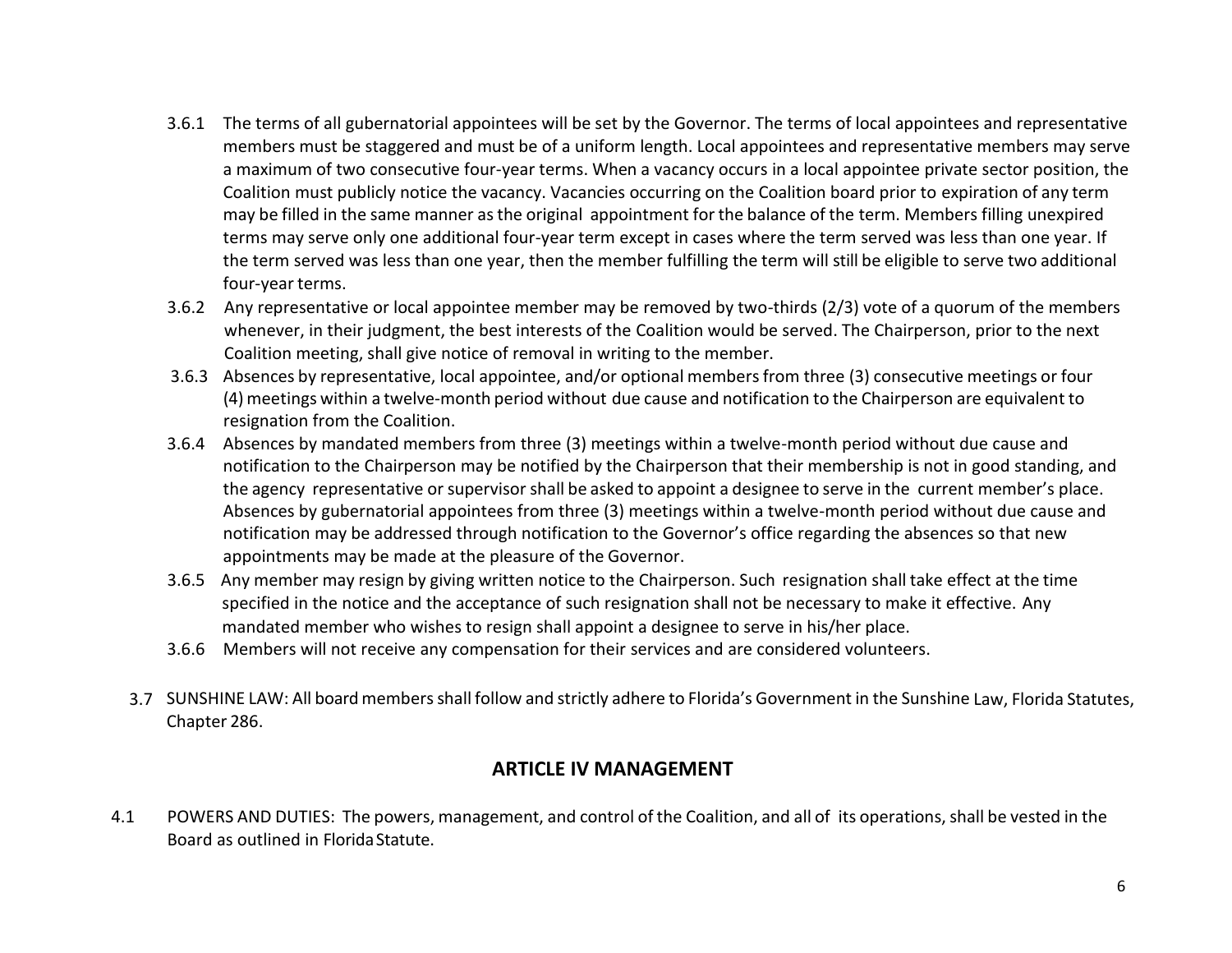- 4.1.1 Each voting member is a local public officer who must abstain from voting when a voting conflict exists. For the purpose of tort liability each member or employee of the Coalition shall be governed by s. 768.28. Each member of this Coalition is subject to ss. 112.313, 112.3135, and112.3143.
- 4.1.2 A quorum isrequired to conduct businessfor the Coalition. A majority of the voting membership of the Coalition shall constitute a quorum. If less than a majority of the members is present at said meeting, a majority of the members present may adjourn the meeting without further notice.
- 4.1.3 A voting member of the Coalition may not appoint a designee to act in his or her stead. A voting member may send a representative to coalition meetings for information purposes only, but that representative shall not have voting privileges and shall not be counted as a part of the quorum. When a mandated member appoints a designee to the Coalition, the designee is the voting member of the Coalition, and any individual attending in the designee's place, including the mandated member, does not have voting privileges.
- 4.1.4 An individual board member does not have the authority to direct the Executive Director or his or her staff in either policy or non-policy making issues or decisions.
- 4.1.5 Non-voting members are authorized to participate in all discussions regarding Coalition business and services. Although not authorized to vote, non-voting members shall serve in an advisory capacity on the Coalition Board and on respectivecommittees.
- 4.1.6 The Executive Directorshall manage the day-today operations of the Coalition's administrative office, report to and advise the Board on all matters material to the performance of itsresponsibilities, ensure implementation of Board decisions, fulfill all other duties and obligations assigned under these Bylaws, and any other tasks, duties, or obligations which may be assigned by the Board during the course of employment. The Executive Director shall oversee all other Coalition staff and may establish procedures by which the Coalition staff fulfills their respective duties.
- 4.2 MEETINGS: Regular meetings shall be held at a time and place to be decided bythe members.
	- 4.2.1 The Chairperson or designee may call a meeting of the Coalition Board. Any method of telecommunications may be used to conduct meetings, including establishing a quorum, provided the public is given proper notice of a telecommunications meeting and reasonable access to observe, and when appropriate, participate. Meetings conducted in-person shall be held at locations readily accessible within the service delivery area.
	- 4.2.2 The agenda and order of business at all Coalition meetings shall be prepared by the staff of the Coalition and approved by the Chairperson, or in his or her absence, the Vice-Chairperson or other Coalition officer.
	- 4.2.3 All board members must address the Chairperson before speaking during Coalition meetings. The public shall be given an opportunity to comment at all board meetings but shall not be allowed to speak at other times during the meeting unless addressed by the Chairperson.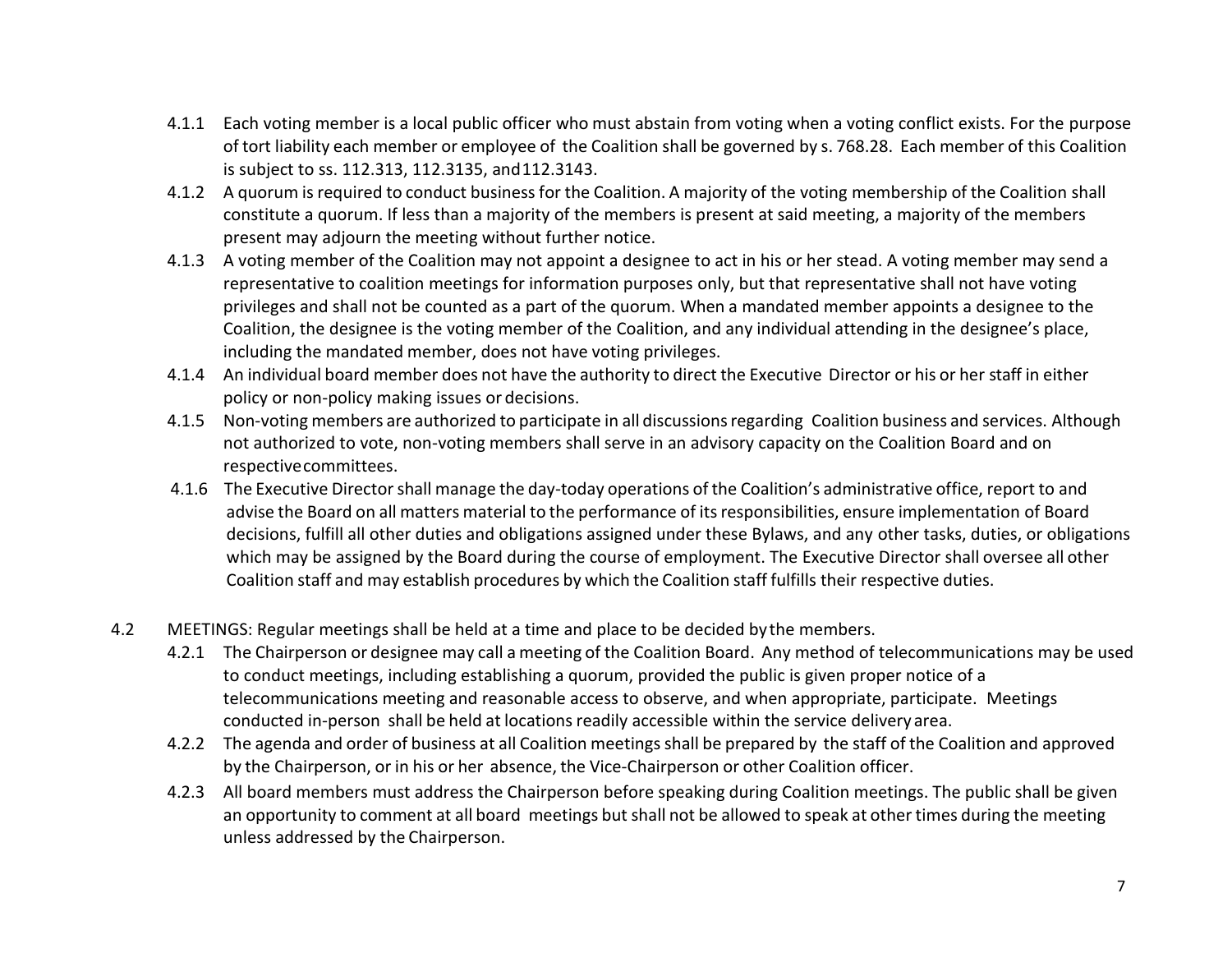- 4.2.4 Minutes of all Coalition meetings shall be maintained. These minutesshall be provided to members prior to or at the time of the subsequent meeting.
- 4.2.5 Notice of meetings will be provided in a manner designed to provide reasonable and actual notice to members and the public or as otherwise required pursuant to Florida Statute 286.011 or legislative exception 286.0111.
- 4.2.6 The Annual Meeting of the Coalition may be held each year in the second quarter of the fiscal year.
- 4.3 PARLIAMENTARY AUTHORITY: Roberts Rules of Order, Newly Revised, shall govern the Coalition in all cases to which they are applicable and in which they are not inconsistent with these bylaws and any special rules of order the Coalition may adopt. However, the failure to strictly comply with the provisions of Robert's Rules of Order shall not affect the validity of any action taken by the Coalition in conformity with these bylaws unless it can be affirmatively demonstrated that the failure to follow Robert's Rules of Order directly resulted in a lack of understanding of the action being proposed or other injustice occurred.

### **ARTICLE V OFFICERS**

- 5.1 APPOINTMENT AND ELECTION OF OFFICERS: A voting Coalition member in good standing shall be eligible for nomination and/or appointment to office of this Coalition. The Governor will appoint the Chairperson of the Coalition who shall serve for a term of not more than four consecutive years or until a successor is appointed.
	- 5.1.1 A Nominating Committee, appointed by the Chairperson and approved by the members, shall convene at least biennially for the purpose of certifying the eligibility of candidates for the elected offices of Vice-Chairperson, Secretary and Treasurer, and to prepare an official slate of nominees. Any person so nominated shall have given prior consent to nomination and election as an officer.
	- 5.1.2 Each elected officer shall be installed and take office effective May 1 of each year and shallserve for a term of two years or until a successor is duly qualified and elected. Elected officers may serve in the same position for a maximum of four consecutive terms.
	- 5.1.3 If an office is vacated prior to the completion of a one-year term, a member in good standing may be appointed by the Chairperson and approved by the members to fill the vacancy until the termends.
- 5.2 OFFICERS OF THE COALITION: Coalition officers shall be asfollows:
	- 5.2.1 Chairperson: The Chairperson shall preside at all meetings of the Coalition. The Board Chair provides governance leadership to support and sustain the operations of the Coalition; presides over and facilitates board and committee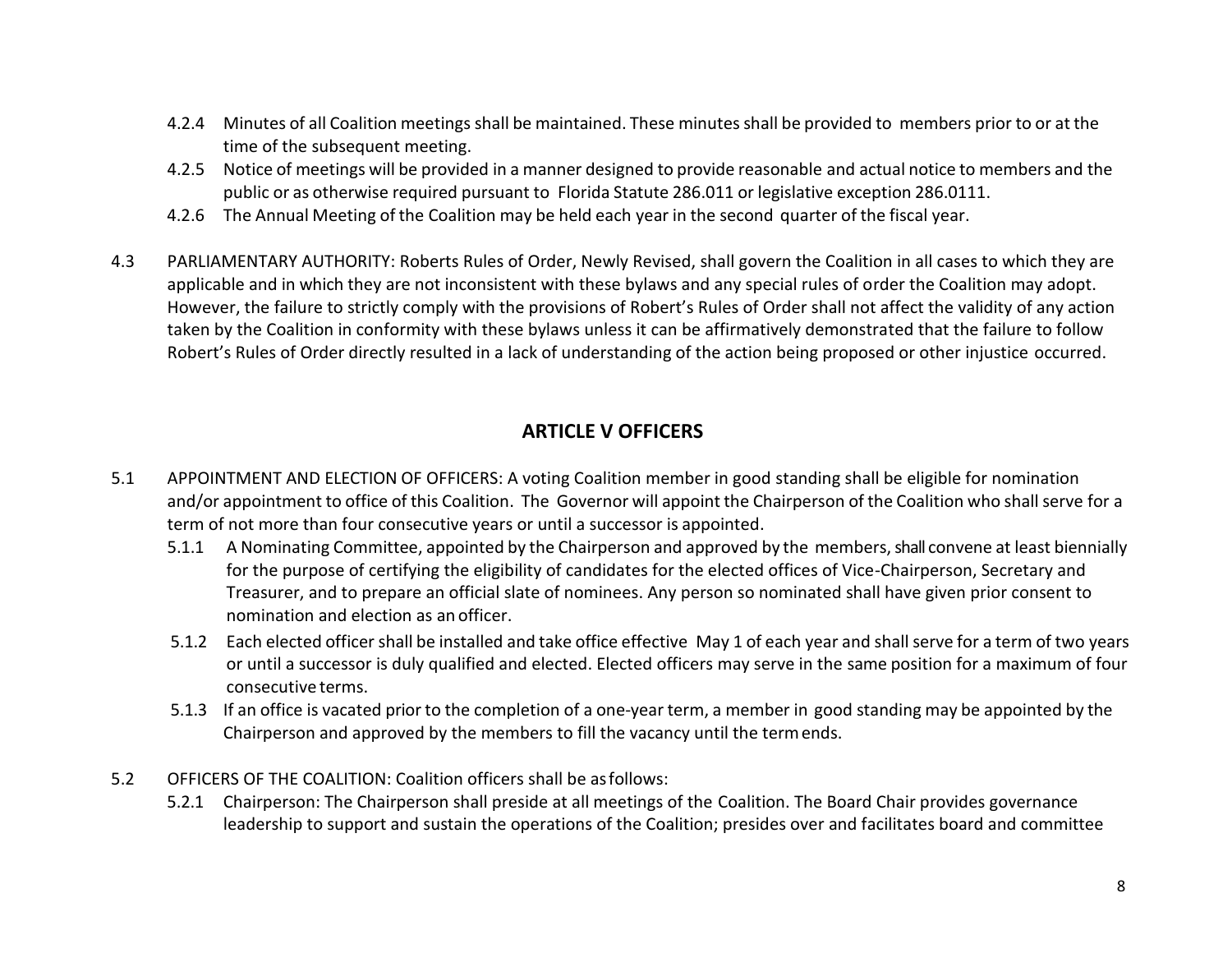meetings; and works with the Executive Director to ensure that Coalition policies are followed, and Board action is implemented. The Chairperson shall appoint chairpersons of all committees, shall appoint Coalition officers to fill vacancies until nominations can be presented, and shall cast the determining vote in case of a tie in Board and Executive Committee meetings.

- 5.2.2 Vice-Chairperson: The Vice-Chairperson shall perform the duties of the Chairperson in his or her absence, enforce Roberts Rules of Order, and have such other responsibilities as may be designated by the Chairperson.
- 5.2.3 Treasurer: The Treasurer, in cooperation with the Coalition staff, shall keep an account of monies received and expended for the use of the Coalition and will make a report at each meeting. The Treasurershall also work with Coalition staff to ensure proper reporting of Coalition funds and have such other responsibilities as may be designated by the Chairperson. The Treasurer shall serve as chairperson of the Finance Committee.
- 5.2.4 Secretary: The Secretary, in cooperation with the Coalition staff,shall ensure that notice required by these bylawsis given, keep records of all proceedings of the Coalition in cooperation with the staff, keep the records of attendance, and report correspondence to the Coalition at each meeting. Correspondence shall be conducted relative to the nomination of required membership and other business as called upon by the Chairperson. The Secretary may perform any other duties incidental to the office of Secretary (roll call and establish attendance) or when called upon by the Chairperson and have such other responsibilities as may be designated by the Chairperson.
- 5.2.5 Terms. The Chairperson serves at the pleasure of the Governor. A term of office for Vice-Chairperson, Treasurer and Secretary shall be defined as two years. Officers may be re-elected for up to four terms in the same office and are eligible to serve in any other office for up to four terms. Following four terms in an office, members must refrain for serving in that office for at least one year.

## **ARTICLE VI COMMITTEES**

- 6.1 ESTABLISHMENT OF COMMITTEES: The Chairperson may at any time establish committees as deemed necessary.
- 6.2 STANDING COMMITTEES: Standing committees shall include the following:
	- 6.2.1 Executive Committee consisting of the Chairperson, the Vice-Chairperson, Treasurer, Secretary, one memberfrom the finance committee and two at-large board members. The Finance Committee shall elect their representative member to serve on the Executive Committee and the Nominating Committee shall nominate two at-large board members to serve on the Executive Committee. In emergency situations to ensure continuity of Coalition operations, the Executive Committee shall have the authority to vote for the board and present the vote to the next full board meeting for consent.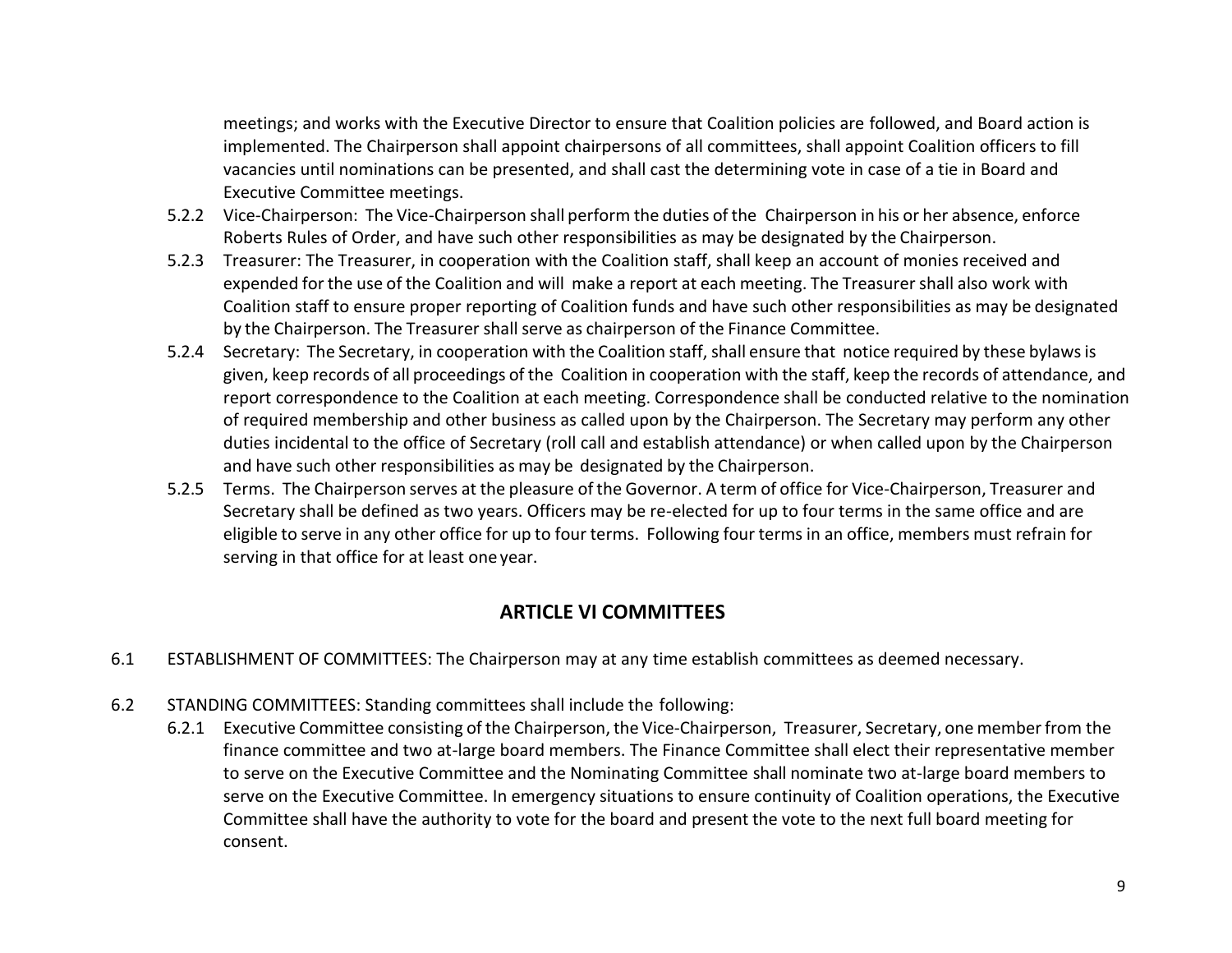- 6.2.2 Finance Committee chaired by the Treasurer.
- 6.2.3 Only voting members of the Coalition shall serve as committee chairpersons and shall be appointed by the Chairperson of the Coalition, notwithstanding the duties of the Treasurer as Finance Chairperson as outlined in 5.2.3. Committee chairpersons may serve for a term of two consecutive years or until a successor is appointed and may be reappointed for up to four terms as chair of a specific committee. Following four terms as chair of a specific committee, members must refrain for serving as chair of the committee for at least one year.
- 6.3 MEMBERSHIP: Each committee shall consist of the committee Chairperson, the Coalition Chairperson who serves as a voting ex-officio member, and at least two (2) additional voting members of the Coalition. Representatives of local businesses and organizations the community may be appointed as needed to serve at the committee level as members at large to carry out the work of the committee but shall not have voting rights at the board level. The committee Chairperson shall cast the determining vote in case of a tie.
- 6.4 MEETINGS: Each committee shall meet as necessary at meeting times designated by the committee Chairperson. Notice of meetings will be provided in a manner designed to provide reasonable and actual notice to members and the public or as otherwise required pursuant to Florida Statute 286.011 or legislative exception 286.0111.
- 6.5 MINUTES: Minutes of committee meetings shall be maintained and shall be presented to the full Board on or before the next regularly scheduled meeting if official action is required by theCoalition.

## **ARTICLE VII PROGRAM**

- 7.1 PROGRAM PARTICIPATION: The Coalition shall administer Early Learning Program and shall make every reasonable effort to accommodate the needs of eligible children
	- 7.1.1 The Coalition is responsible for ensuring that the School Readiness and Voluntary Prekindergarten programs meet the program expectations and implementation guidelines as outlined in Florida Statutes.
	- 7.1.2 The Coalition is responsible for implementation of all Division of Early Learning approved learning and developmental standards.
	- 7.1.3 The Coalition will be guided by the Plan submitted periodically to the Division of Early Learning for approval. Plan amendments will be submitted as needed.
	- 7.1.4 The Coalition will develop and implement policy, monitor program status and ensure the management of the systems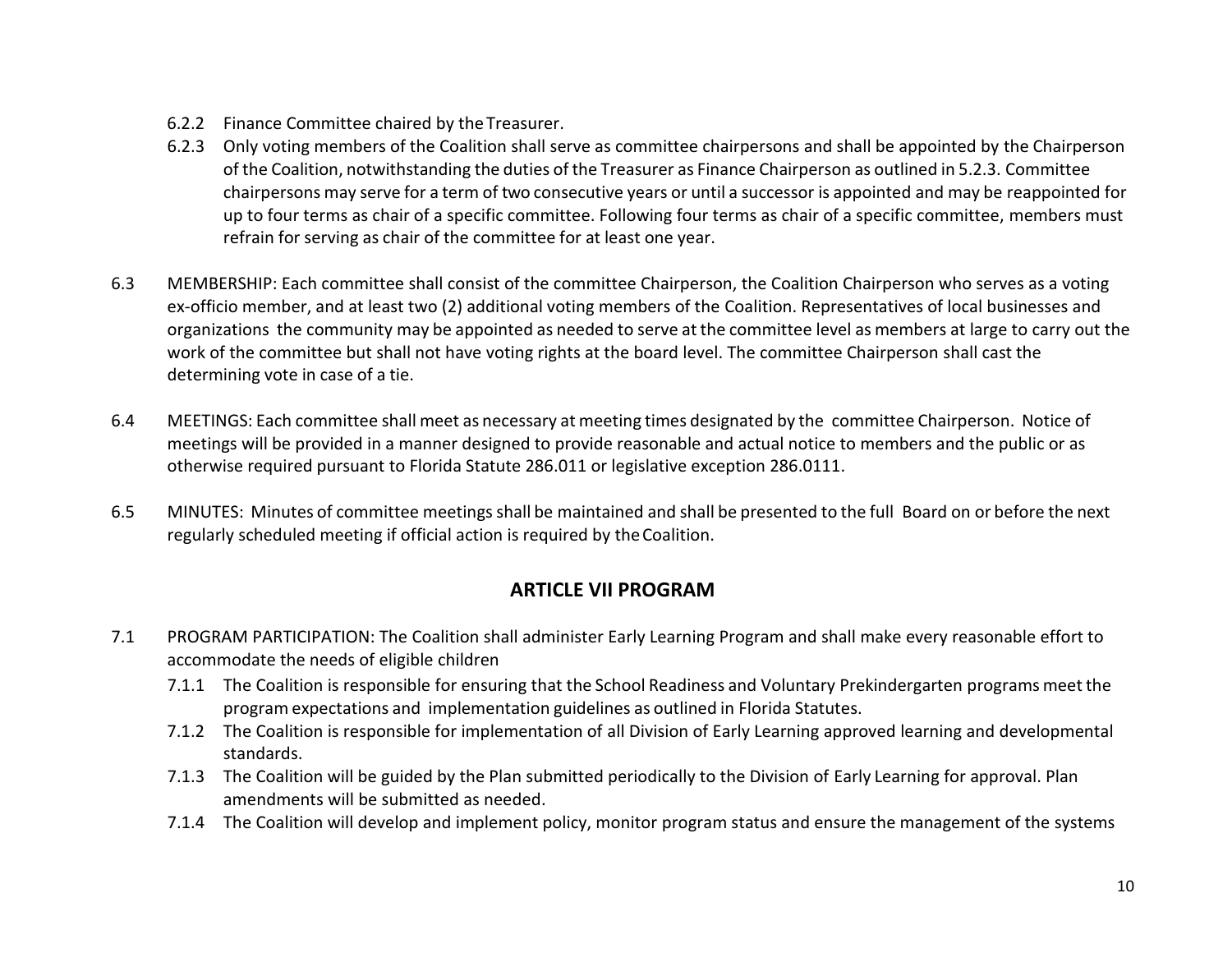necessary to improve the quality of early care and education programs in Santa Rosa County.

# **ARTICLE VIII RECORDS AND FINANCIAL MANAGEMENT**

- 8.1 FISCAL YEAR: The fiscal year of the organization shall begin on July 1 and end on June 30.
- 8.2 AUDIT: An independent audit of the books and records of the organization shall be conducted annually, in accordance with the Federal Single Audit Act. The audit report shall be presented to the members within a timely manner, consistent with the Coalition's Annual Audit Plan filed with the State.
- 8.3 FISCAL AGENT: The Coalition is a legally established corporate entity and shall act as its own fiscal agent. The Coalition may employ an outside entity to provide accounting services.
- 8.4 CHECKS AND DRAFTS: All checks, drafts, and other orders for the payment of money, notes, or other evidences of indebtedness issued in the name of the Coalition shall be signed by such officer(s) and/or agent(s) of the Coalition as determined by resolution of its members.
- 8.5 DEPOSITS: All funds belonging to the Coalition shall be deposited in a timely manner to the credit of the Coalition in such banks, savings and loans, and other depositories as the members may select.
- 8.6 RECORD KEEPING: Correct and complete books and records related to Coalition operations are the responsibility of the Coalition board. All records shall be kept and maintained at the principal office of the Coalition or of the office of the Secretary and will be subject to inspection by any member of the Coalition or the public upon written request and at a reasonable time.
- 8.7 REIMBURSEMENT RATE: The Coalition shall adopt a reimbursement rate schedule that encompasses all programs funded by the Coalition in accordance with the provisions of the School Readiness Act and all other applicablelaw.
- 8.8 SLIDING FEE SCALE: The Coalition shall adopt a sliding fee scale which shall be used to help fund the local school readiness program in accordance with the provisions of the School Readiness Act and all other applicable law.